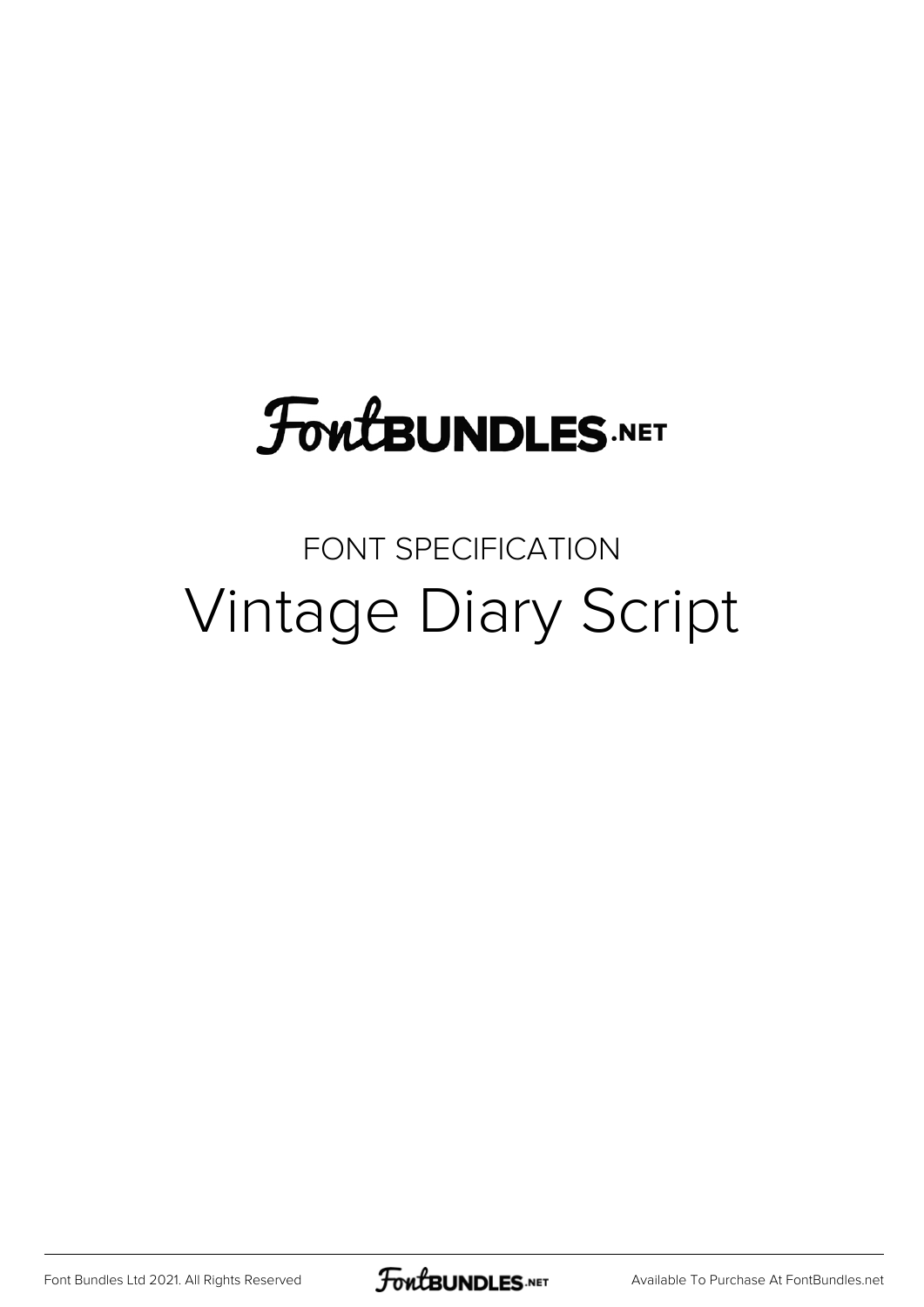#### Streamline Moderne - Regular

**Uppercase Characters** 

## ABCDEFGHIJKLMNOP QRSTUVWXYZ

Lowercase Characters

# abcdefghijklmnopgrs tuvwxyz

**Numbers** 

### 0123456789

**Punctuation and Symbols** 

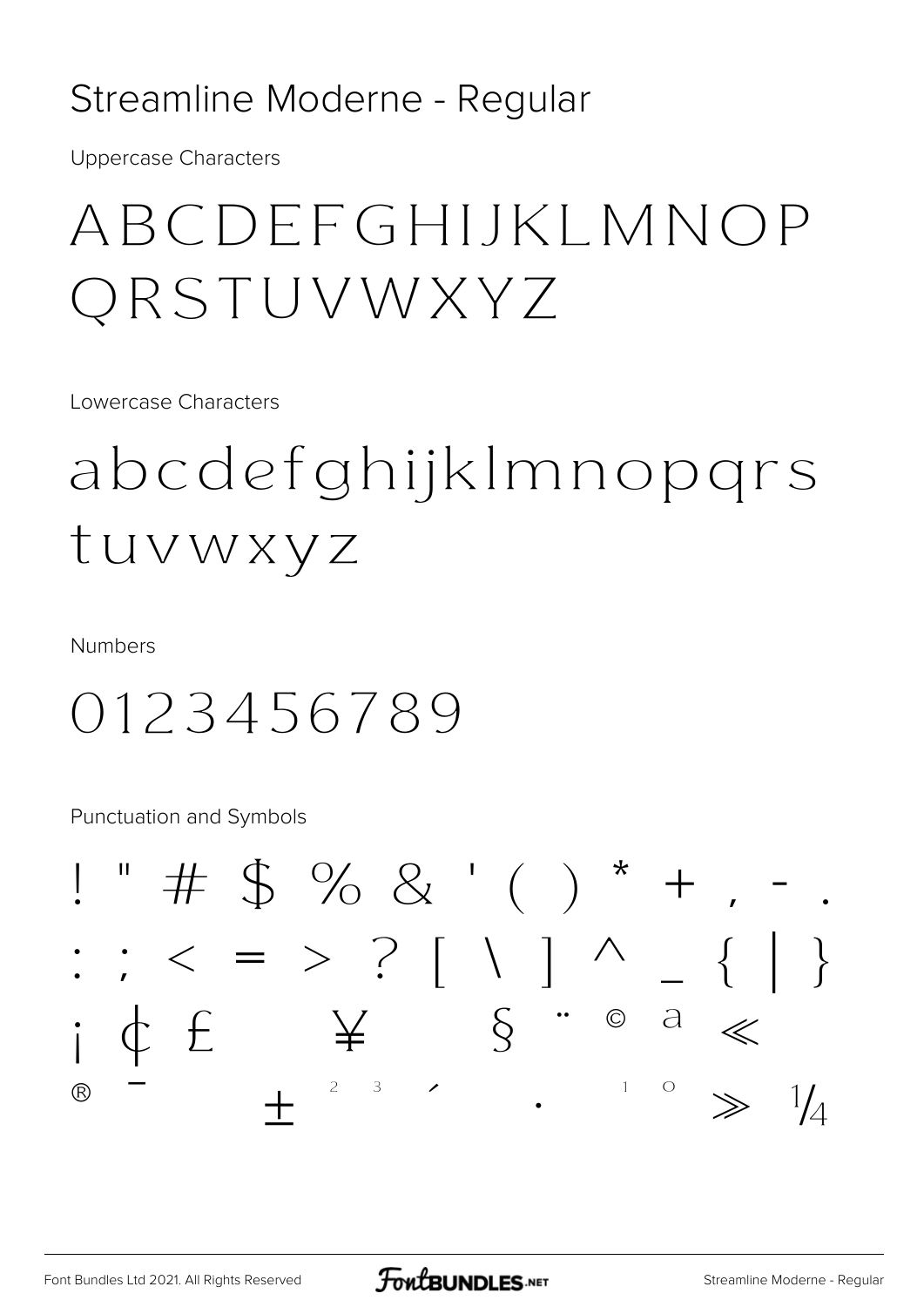#### All Other Glyphs

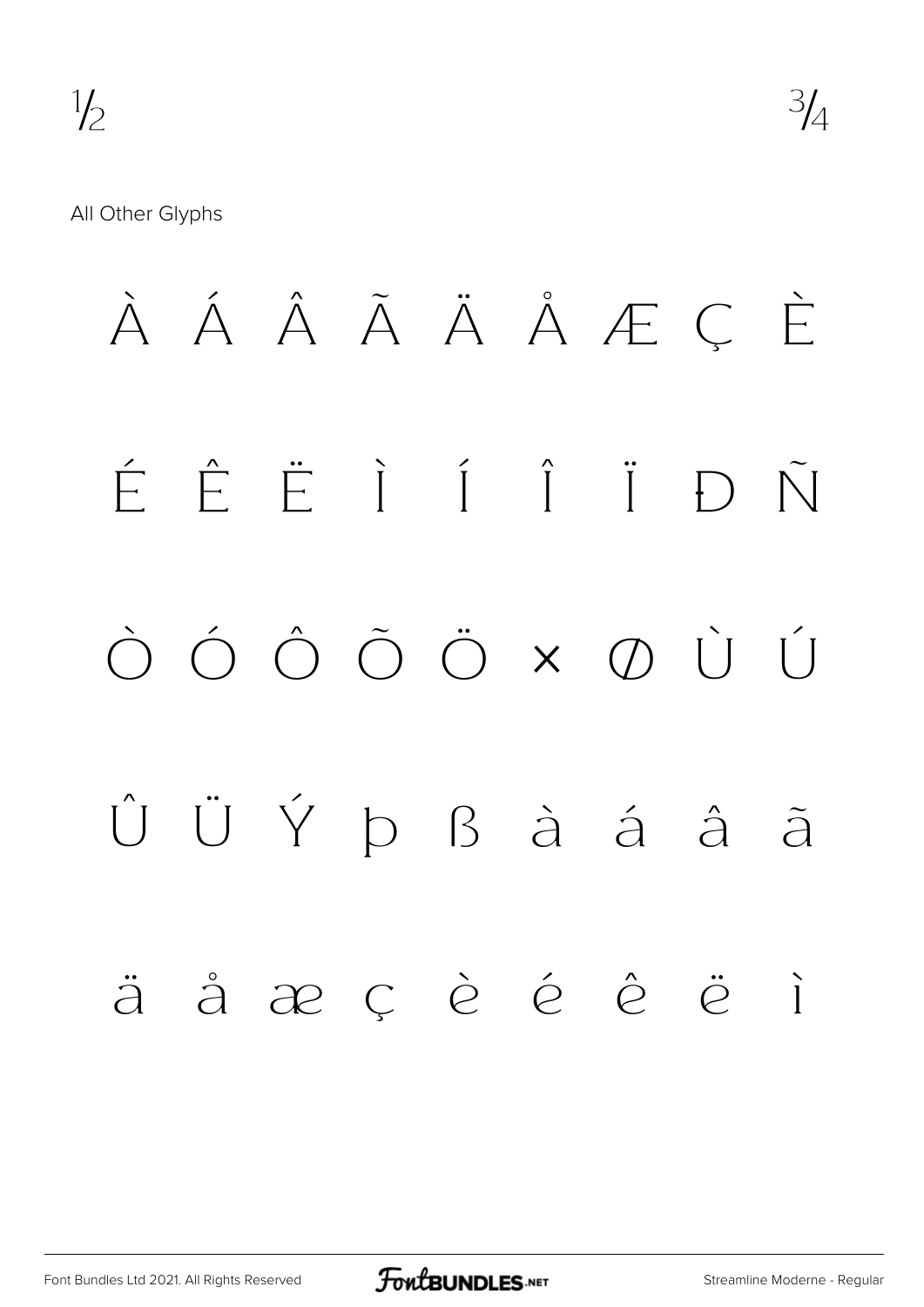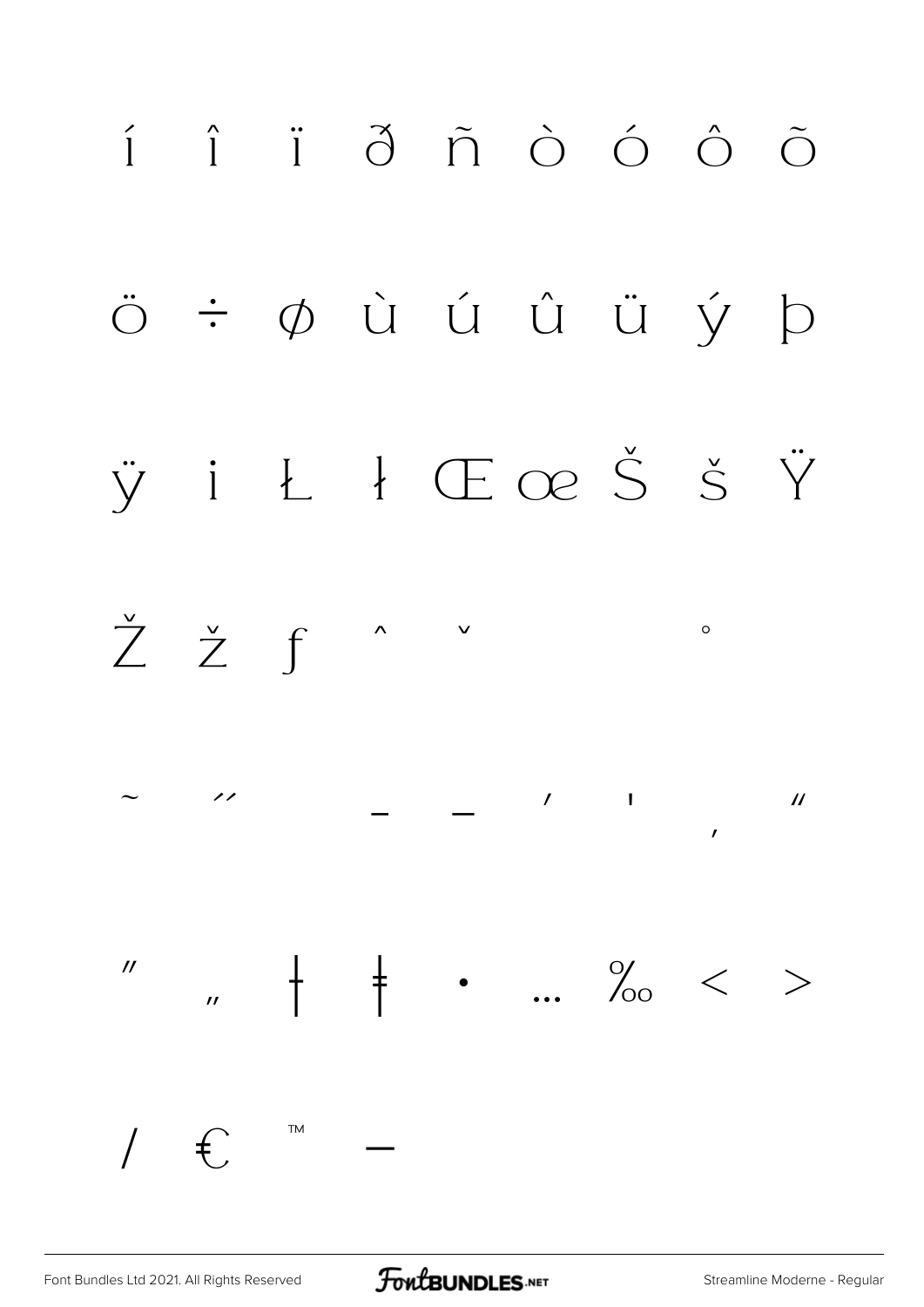## fi fl

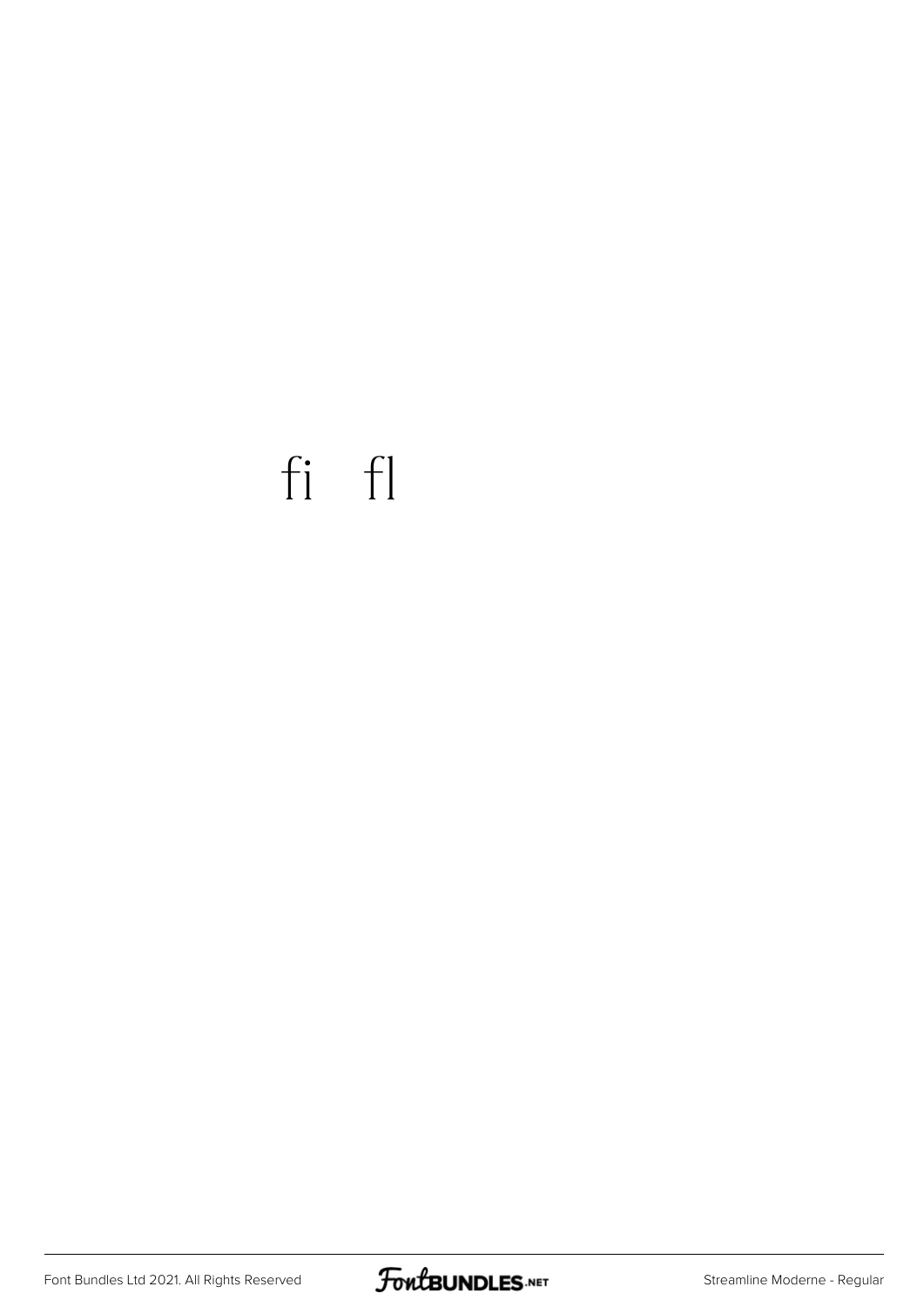#### Vintage Diary - Regular

**Uppercase Characters** 

ARCDEFGHIJKIMNODO RETUVWXYZ

Lowercase Characters

abodeføhijklmnopqrstuvaryz

**Numbers** 

0123456789

Punctuation and Symbols

 $1''$  #  $1''$  %  $2'$  ( ) \* , - . . ;  $\epsilon$  = > ? / \ )  $\qquad$  = { / }  $\phi$  ...

All Other Glyphs

A A A A A A A AF C E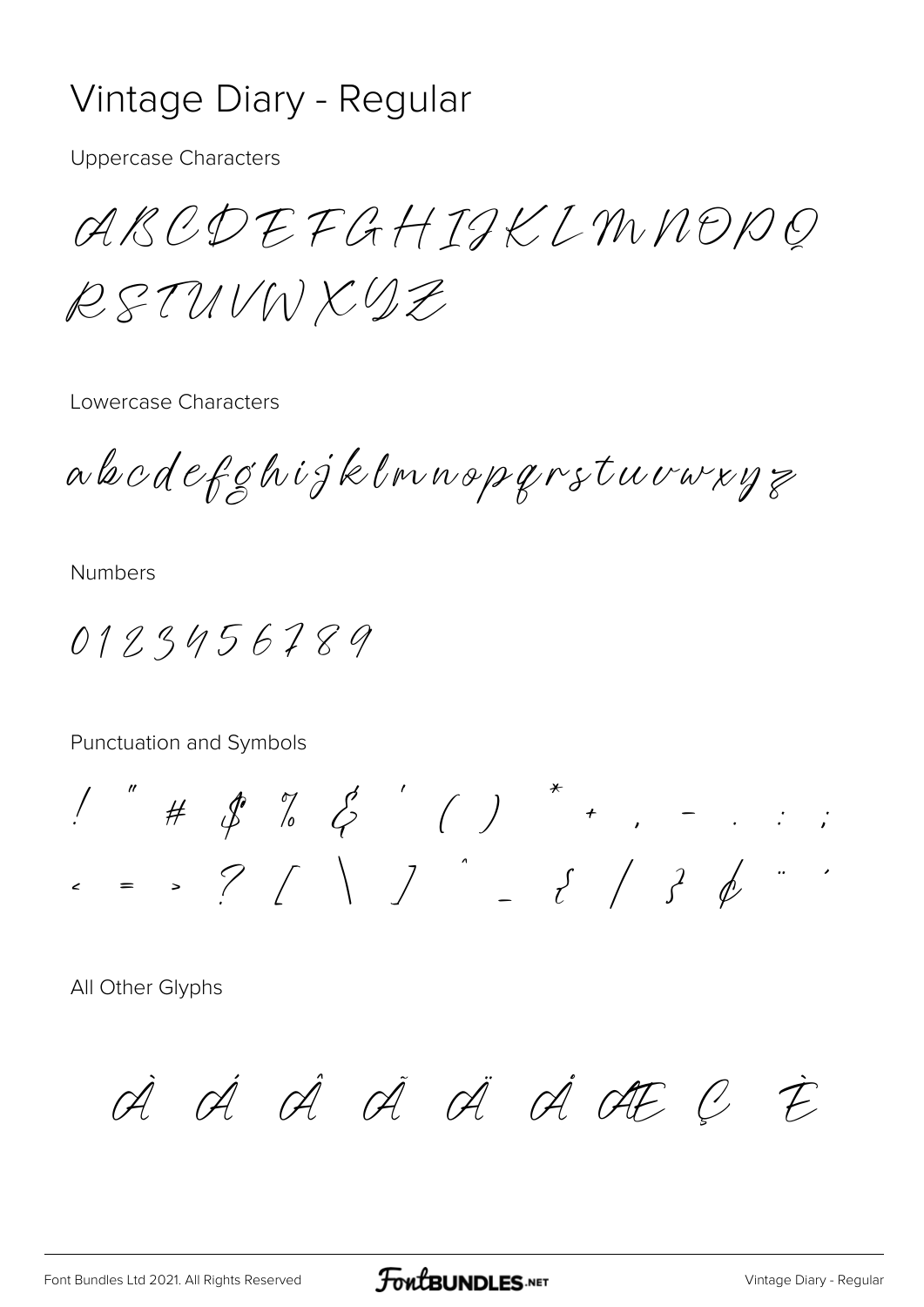